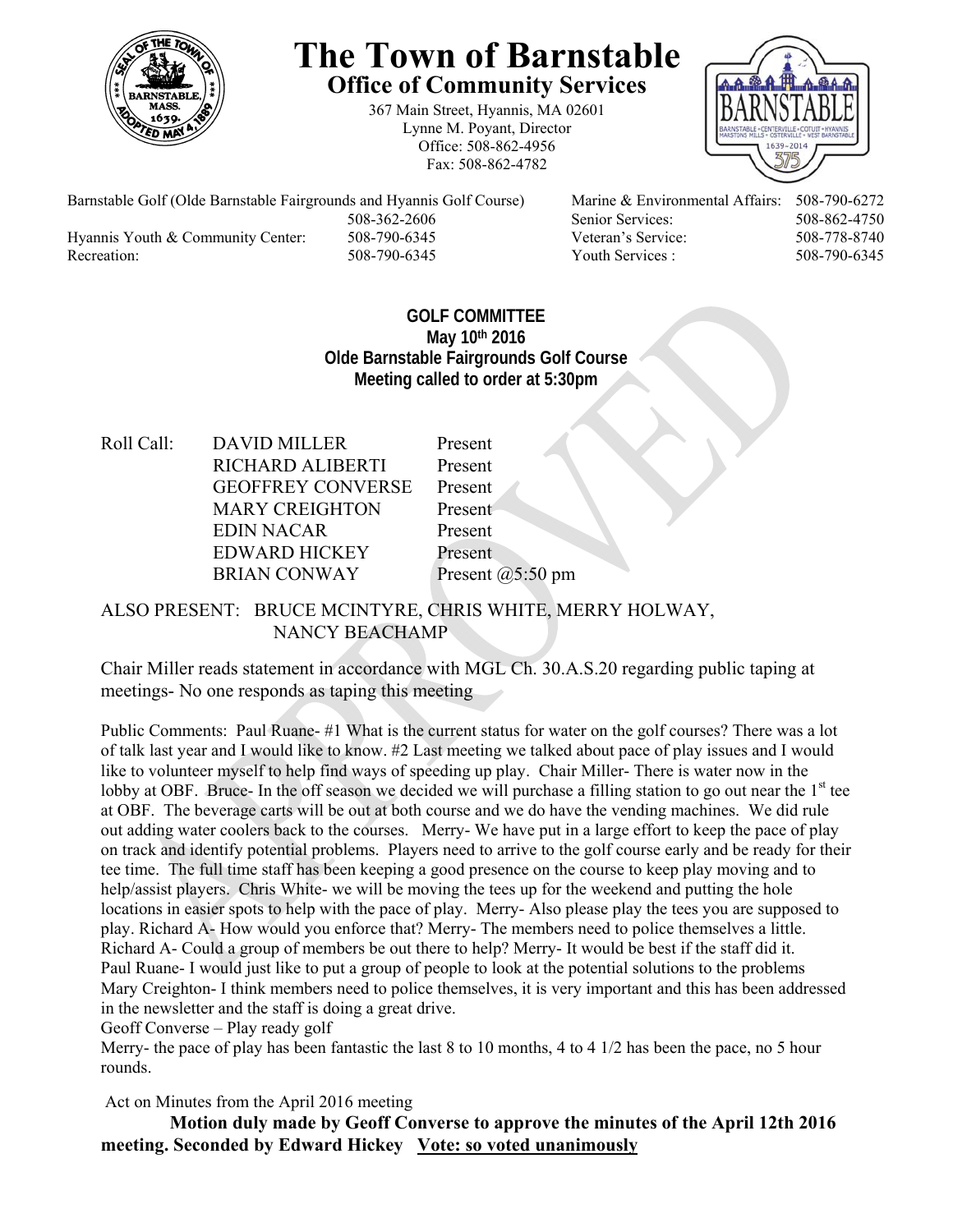Status: Bruce McIntyre CIP Submittals 2017 Budget Submission

-Roofs at both places are complete, just a few touch ups

-Awning at OBF has been ordered and will be ready in several weeks.

-I spoke to Keith Mackenzie-Betty from DPW Admin and the golf course projects are top priority for him right now.

-Part 2 of the improvements have been approved and we can talk about that after July 1

-Hyannis golf course renovation project is now being called the Restoration and Rehabilitation of Hyannis Golf Course. If we intend to apply for CPC funding to help offset some the cost we need to not have the word renovation as part of the project. The RFP for the market analysis has gone out to bid already; hopefully we will have several good bids to look at. It should take about 90 days for the analysis to be completed and it will help in October when we will be talking about capital again.

-The Golf Course Superintendents Association of Cape Cod will be doing an economic impact of golf on Cape Cod report. The report will be a great tool to use for golf on Cape Cod.

Chair Miller asked if we can invite the new Town Manger to the golf course.

Bruce- Yes we can and will, Mark is familiar with the courses, and his kids have participated 2017 Budget Submission

-Bruce hands out The Golf Course Enterprise Fund<sup>1</sup> portion for the 2017 budget and goes over a few bullet points. We met with Mark Milne and had a very productive meeting. The 2017 budget does have \$96k coming out of the reserve to cover it. We wait for the Town of Barnstable to give us the salary and wage figures then with the revenue expectations we can put the budget together. The first public reading for budgets is June  $2<sup>nd</sup>$  and we will know after that if it is approved.

Olde Barnstable Fairgrounds Update – Holway

-We are into our season at OBF, there were 41 ladies for the opening day tournament. We have a few new staff members this year working at OBF. There are many tournaments coming at both courses, the schedules are on the website and in the proshops. Both proshops are stocked with new merchandise and we are ready for the season. The quota league at Hyannis has really taken off and is open to anyone. Dave Miller- did you eliminate the one day member guest. Merry- No it is Wed June 29<sup>th</sup>. Geoff Converse- Are you familiar with the golf day for women on June  $7<sup>th</sup>$ ? It is a new day I read about. Merry- No I haven't but will take a look.

## Golf Board Initiatives; FY'17

-Chair Miller hands out the FY 16 initiatives<sup>2</sup> to the committee as an example for this year and he explains what the committee is supposed to be doing with the initiatives and how they are to report to the Town of Barnstable.

Financial Report – Beauchamp-

- During the month of April we had 8 rain or show days at each course, the numbers were down for April but both courses are still favorable. The numbers for April were high, Nancy explains the report and why the activity looks the way it does. The numbers are discussed.

Director of Golf Report- McIntyre

-Talked to Dave Donnellan the other day, the First Tee after school program has 175 kids signed up for the after school program. We do not have the summer program schedule yet; it should be out late May early June.

l

<sup>&</sup>lt;sup>1</sup> Golf Course Budget

<sup>&</sup>lt;sup>2</sup> FY 16 Initiatives